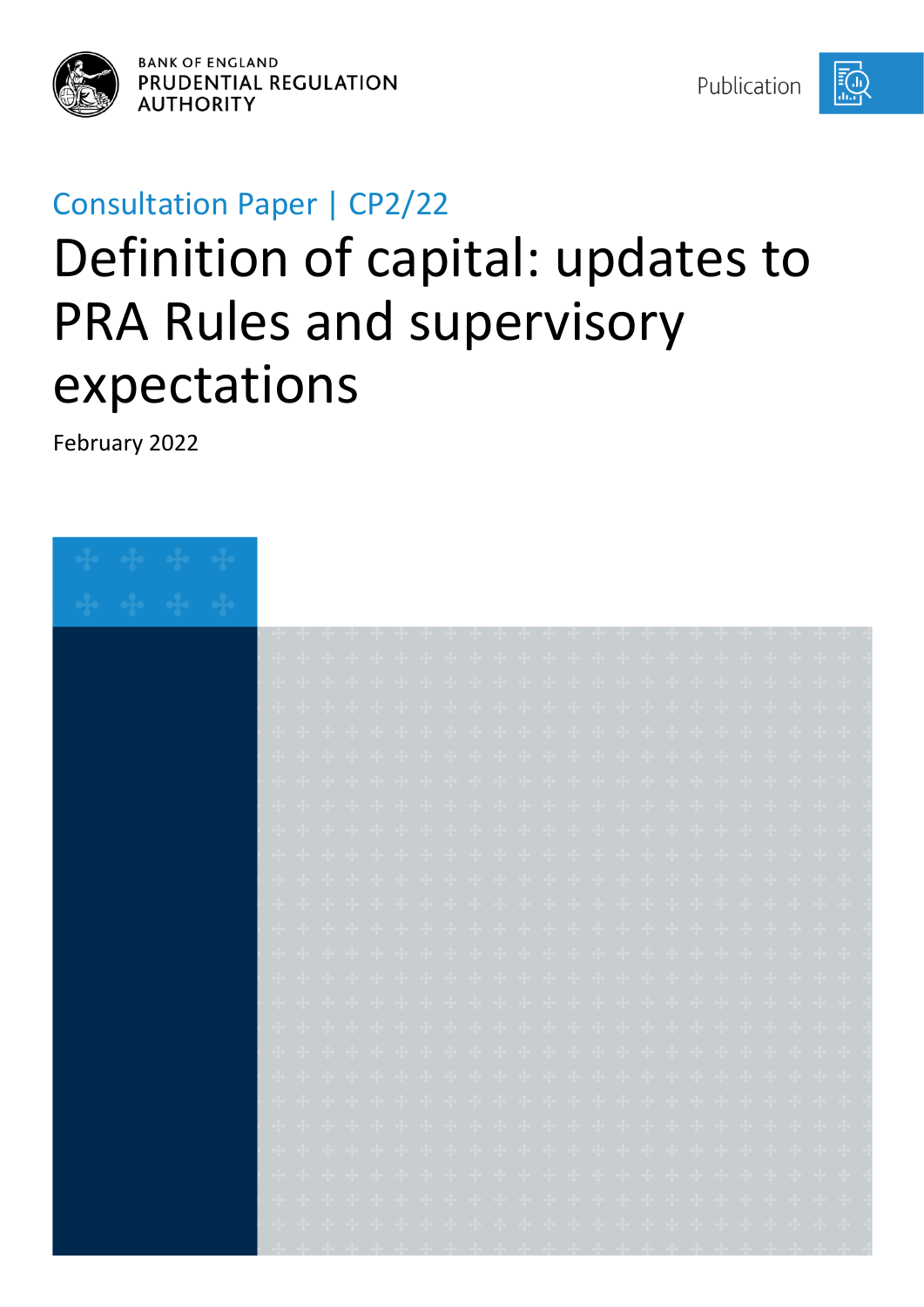

**BANK OF ENGLAND** PRUDENTIAL REGULATION **AUTHORITY** 

## Consultation Paper | CP2/22 Definition of capital: updates to PRA Rules and supervisory expectations

February 2022

By responding to this consultation, you provide personal data to the Bank of England. This may include your name, contact details (including, if provided, details of the organisation you work for), and opinions or details offered in the response itself.

The response will be assessed to inform our work as a regulator and central bank, both in the public interest and in the exercise of our official authority. We may use your details to contact you to clarify any aspects of your response.

The consultation paper will explain if responses will be shared with other organisations (for example, the Financial Conduct Authority). If this is the case, the other organisation will also review the responses and may also contact you to clarify aspects of your response. We will retain all responses for the period that is relevant to supporting ongoing regulatory policy developments and reviews. However, all personal data will be redacted from the responses within five years of receipt. To find out more about how we deal with your personal data, your rights or to get in touch please visit [bankofengland.co.uk/legal/privacy.](http://www.bankofengland.co.uk/legal/privacy)

Information provided in response to this consultation, including personal information, may be subject to publication or disclosure to other parties in accordance with access to information regimes including under the Freedom of Information Act 2000 or data protection legislation, or as otherwise required by law or in discharge of the Bank's functions.

Please indicate if you regard all, or some of, the information you provide as confidential. If the Bank of England receives a request for disclosure of this information, we will take your indication(s) into account, but cannot give an assurance that confidentiality can be maintained in all circumstances. An automatic confidentiality disclaimer generated by your IT system on emails will not, of itself, be regarded as binding on the Bank of England.

Responses are requested by Monday, 2 May 2022.

**The PRA prefers all responses to be sent by email to: [CP2\\_22@bankofengland.co.uk.](mailto:CP2_22@bankofengland.co.uk)**

Alternatively, please address any comments or enquiries to: Capital Quality policy

Prudential Regulation Authority 20 Moorgate London EC2R 6DA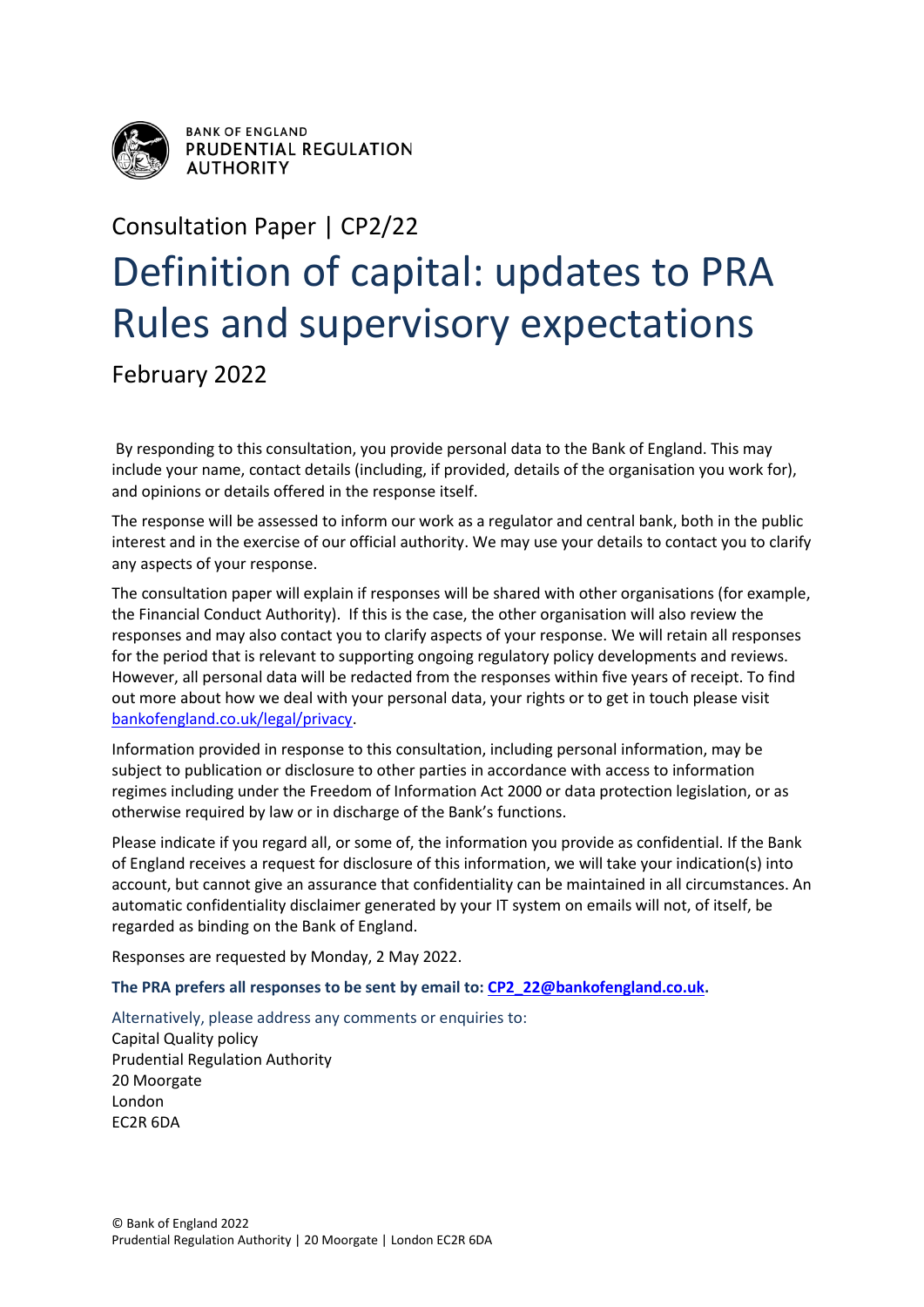#### **Contents**

| 1                 | <b>Overview</b>                 |            |
|-------------------|---------------------------------|------------|
| $\mathbf{2}$      | <b>Proposals</b>                | $\sqrt{ }$ |
| 3                 | The PRA's statutory obligations |            |
| <b>Appendices</b> |                                 | 12         |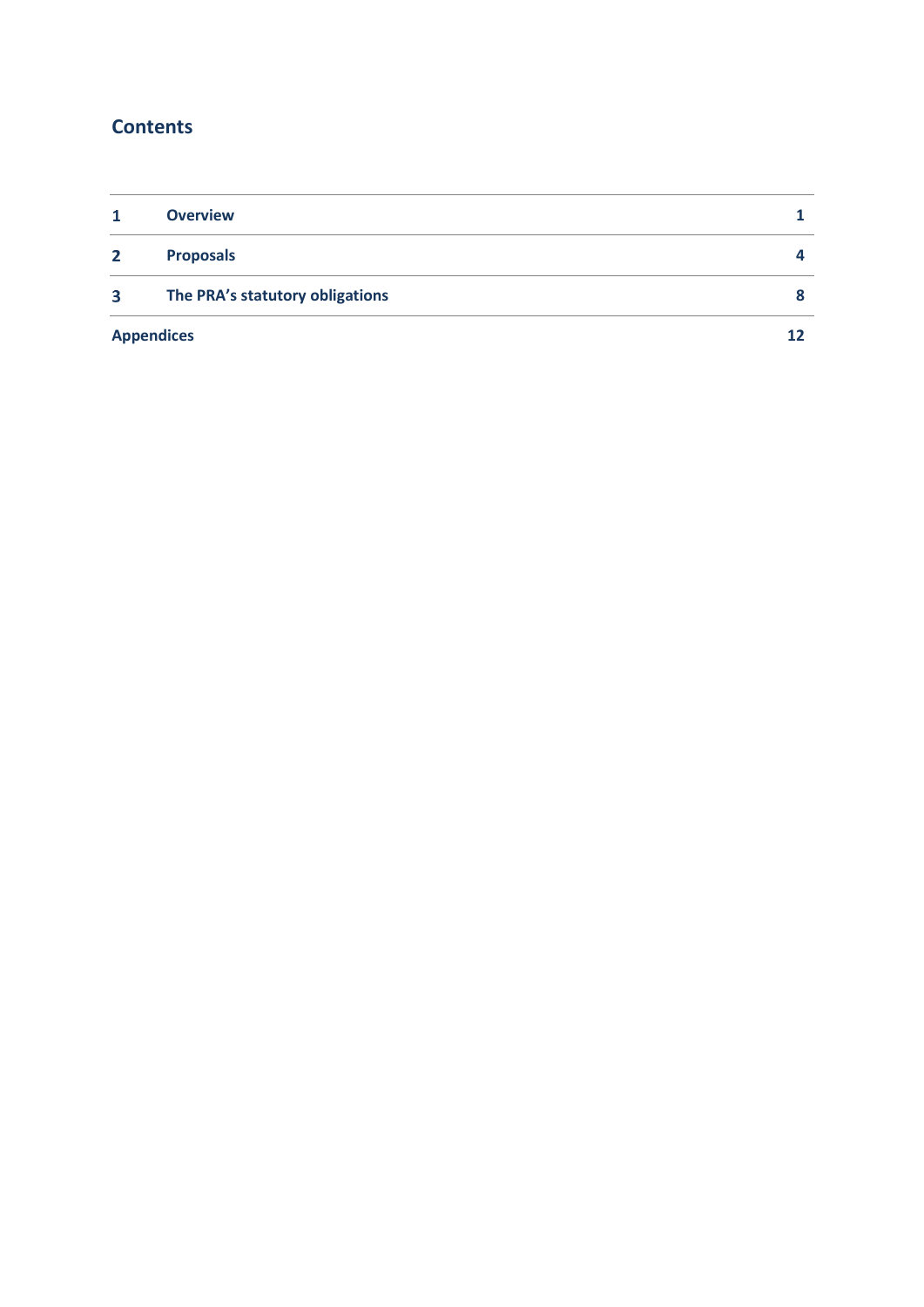#### <span id="page-3-0"></span> $\mathbf{1}$ **Overview**

1.1 This Consultation Paper (CP) sets out the Prudential Regulation Authority's (PRA) proposed approach to transferring the UK Technical Standards for own funds requirements for institutions<sup>1</sup> ('UKTS') into PRA rules, with amendments to reflect revisions to the Capital Requirements Regulation2 ('CRR') which applied from 27 June 2019.3 These changes to the CRR were not reflected in the relevant EU Regulatory Technical Standard (RTS) before the end of the EU withdrawal transition period and are therefore not currently included in the UKTS on own funds. It also proposes updates to PRA Supervisory Statement (SS) 7/13 'Definition of capital (CRR firms)'4 to clarify the PRA's expectations of CRR firms regarding capital issuances and reductions.

1.2 The proposals in this CP would amend the Own Funds and Eligible Liabilities (CRR) Part of the PRA Rulebook (Appendix 1) and SS7/13 (Appendix 3).

1.3 This CP is relevant to banks, building societies, PRA-designated investment firms and PRAapproved, or PRA-designated, financial or mixed financial holding companies ('firms').

1.4 The purpose of the proposals in this CP is to revoke the UKTS and replicate it in the PRA Rulebook with proposed amendments to align with updates to the CRR, in particular the rules relating to the prior permission regime to reduce own funds instruments. The proposed updates to SS7/13 aim to enhance the quality of capital instruments issued by firms, simplify procedures where appropriate, and clarify PRA expectations in relation to permissions to reduce own funds instruments.

1.5 The PRA has taken into account the interaction between its primary and secondary objectives, and the 'have regards', including in relation to international standards, the relative standing of the UK, and finance for the real economy. Overall, the PRA considers that the proposals further the PRA's statutory objective of promoting the safety and soundness of firms through effective supervision. The PRA considers that the proposals also align with the 'have regards', in particular, the efficient and effective use of PRA resources without imposing unnecessary burdens on firms.

1.6 The PRA expects that firms would not incur significant additional costs as a result of the proposals in this CP. The proposals would transfer the UKTS to the PRA Rulebook with minimal amendments. The proposed updates to SS7/13 provide further transparency concerning the PRA's expectations on complex or new features in capital instruments issued by firms, and the permission requirements when reducing own funds instruments. Overall, this would allow firms to appropriately structure capital instruments and seek permission when reducing these instruments without incurring additional costs.

1.7 In this consultation paper and the annexed SS7/13 containing the PRA's proposed changes, the term 'own funds' is synonymous and used interchangeably with 'capital'. For example, 'own funds instruments' means the same as 'capital instruments'. The term 'own funds' is used in this consultation when referring to material in the draft rules instrument, as this term has been used in the instrument to ensure coherence with the CRR; while the term 'capital' is used when referring to material in SS7/13, as that is the term used by the PRA. The PRA will keep this approach under review and aim to ensure coherence in the language of its policies as part of the changes proposed in HM Treasury's Future Regulatory Framework.

4 March 2020[: SS7/13 'Definition of capital \(CRR firms\)'.](https://www.bankofengland.co.uk/prudential-regulation/publication/2013/crdiv-and-capital-ss)

 $\mathbf{1}$ 1 Regulation (EU) 241/2014, as amended by The EU Exit Instrument: The Technical Standards (Capital Requirements) (EU Exit) (no. 3) Instrument 2019.

<sup>2</sup> Regulation (EU) 575/2013, as amended by the Capital Requirements (Amendment) (EU Exit) Regulations 2018 and 2019, and the Capital Requirements Regulation (Amendment) Regulations 2021.

<sup>&</sup>lt;sup>3</sup> In this consultation paper, unless otherwise stated, any references to EU or EU-derived legislation refer to the version of that legislation which forms part of retained EU law.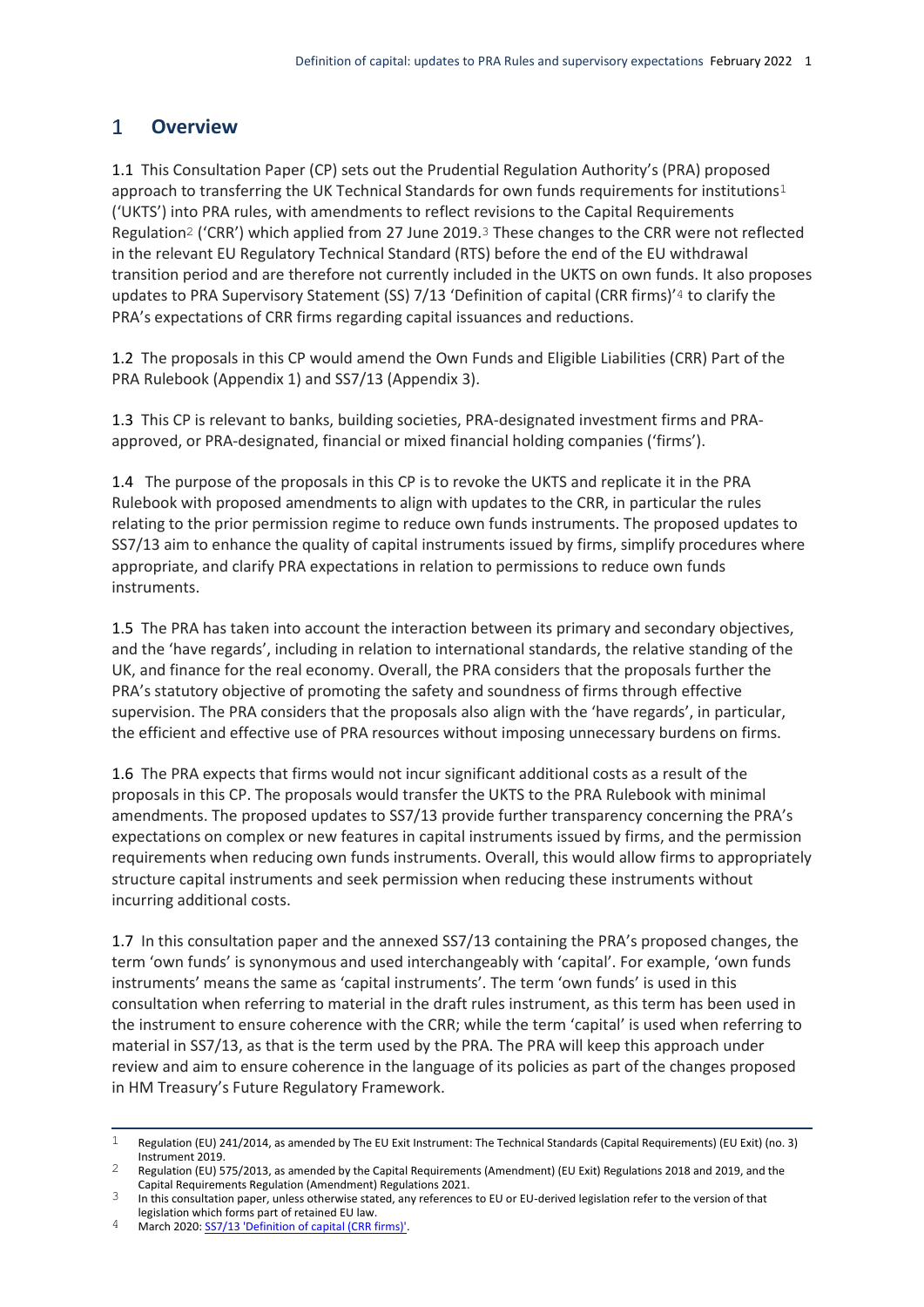#### **Background**

1.8 UK own funds regulation currently includes the CRR and the UKTS on own funds. These instruments were incorporated into UK law by the EU (Withdrawal) Act 2018 and amended by HMT5 and PRA EU Exit Instruments<sup>6</sup> respectively. The legislation is complemented by SS7/13, which sets out the PRA's expectations of CRR firms in relation to the quality of their capital resources.

1.9 The CRR includes various amendments to the own funds provisions made under the revised Capital Requirements Regulation ('CRR II').7 These amendments applied from 27 June 2019, and include:

- revisions to the application requirements for firms when reducing own funds and eligible liabilities, and the corresponding PRA approval process;
- a general prior permission granted by the PRA to firms when reducing a predetermined amount of own funds instruments over a specific period (CRR Article 78(1));
- a new supervisory permission requirement when reducing share premiums (CRR Article 77(1)(b)); and
- new eligibility requirements for eligible liabilities and supervisory permission requirements when reducing eligible liabilities instruments (CRR Article 72a – 72l; CRR Article 78a).

1.10 The UKTS sets out specific requirements when applying the CRR requirements. Following its withdrawal from the EU, the UK is now responsible for making all revisions to the UKTS in light of the CRR II amendments.

#### Approach to making rules

1.11 Under PRA Policy Statement (PS) 22/21 'Implementation of Basel Standards: Final rules', Articles 13 to 19 of the UKTS which relate to deductions from Common Equity Tier 1 (CET 1) were moved to the Own Funds and Eligible Liabilities (CRR) Part of the PRA Rulebook from 1 January 2022. The PRA will replicate the remaining provisions of the UKTS in the same Part of the PRA Rulebook, in order to ensure that the entire UKTS is located in one place. This will make it easier for firms to access and comply with these provisions. In order to achieve this outcome, the PRA will exercise its power under section 138P of the Financial Services and Markets Act 2000 (FSMA) to revoke the UKTS, and the PRA general rulemaking power under section 137G of FSMA to replicate the remaining provisions of the UKTS, including the proposed updates and amendments, in the PRA Rulebook through a new PRA CRR rule instrument. This CP sets out the proposed new PRA CRR rules in full, including parts of the CRR that are not changing but are being transferred into PRA rules – although where these do not change, they do not form part of this consultation.

#### **Summary of proposals**

1.12 The policy proposals included in this CP are as follows:

(a) Alongside replicating the UKTS requirements in the PRA Rulebook, the PRA proposes to update the relevant provisions in the Own Funds and Eligible Liabilities (CRR) Part to align with the changes introduced to the CRR in 2019. This includes updates to the requirements on firms regarding: information which must be provided when seeking PRA permission to reduce capital instruments; the new general prior permission process; and the process for reductions in share premium accounts.

 $\overline{5}$ 5 The Capital Requirements (Amendment) (EU Exit) Regulations 2018 and 2019, and the Capital Requirements Regulation (Amendment) Regulations 2021.

<sup>6</sup> EU Exit Instrument: The Technical Standards (Capital Requirements) (EU Exit) (no. 3) Instrument 2019.

<sup>7</sup> Regulation (EU) 2019/876.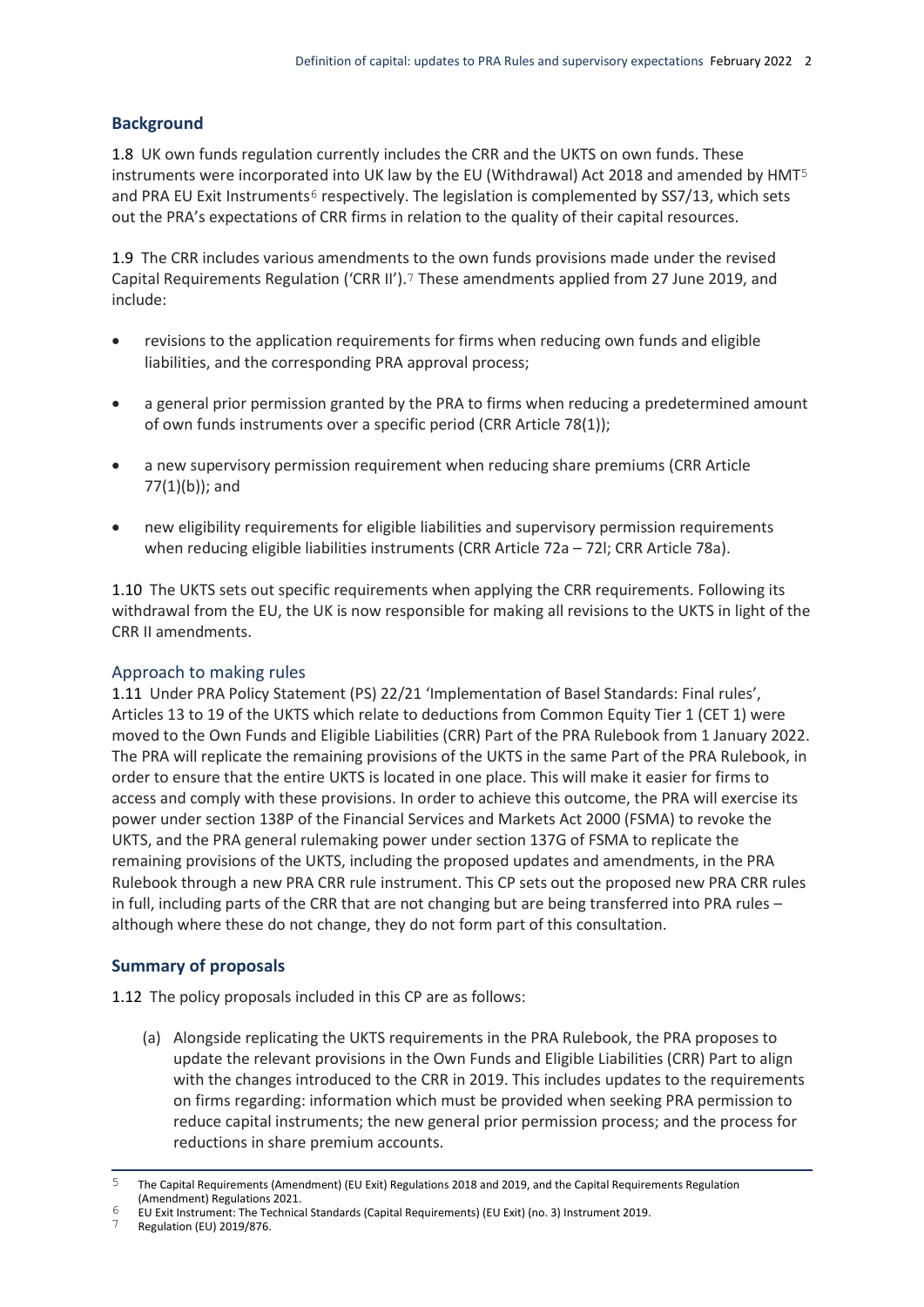(b) The PRA also proposes to update SS7/13 to clarify its expectations of CRR firms regarding the quality of capital instruments, in light of recent supervisory experience. The proposals also set out PRA expectations on liability-accounted Additional Tier 1 (AT1) instruments, update existing references on subordinated swaps, and introduce an expectation for firms to seek PRA views prior to issuing any new Tier 2 instruments which include new or complex features. The PRA also clarifies its expectation that firms seek PRA permission for any forms of reduction of own funds instruments, and that firms should inform supervisory contacts when there is sufficient certainty regarding capital reduction transactions in order to facilitate publication of the related PRA permission.

1.13 The Bank of England ('The Bank'), in its capacity as UK resolution authority, is responsible for making UKTS relating to eligible liabilities, and has indicated it does not intend to make Technical Standards on eligible liabilities at this stage. As such, the PRA proposes to only consult on updates to the own funds-related provisions for PRA-regulated CRR firms.

#### **Implementation**

1.14 The PRA proposes that the implementation date for the changes resulting from this CP would be September 2022.

#### **Responses and next steps**

1.15 This consultation closes on Monday 2 May 2022. The PRA invites feedback on the proposals set out in this consultation. Please indicate in your response if you believe any of the proposals in this consultation paper are likely to impact persons who share protected characteristics under the Equality Act 2010, and if so, please explain which groups and what the impact on such groups might be. Please address any comments or enquiries to [CP2\\_22@bankofengland.co.uk.](mailto:CP2_22@bankofengland.co.uk)

1.16 References related to the UK's membership of the EU in SS7/13 have been updated as part of these proposals to reflect the UK's withdrawal from the EU. Unless otherwise stated, any remaining references to EU or EU-derived legislation refer to the version of that legislation which forms part of retained EU law.8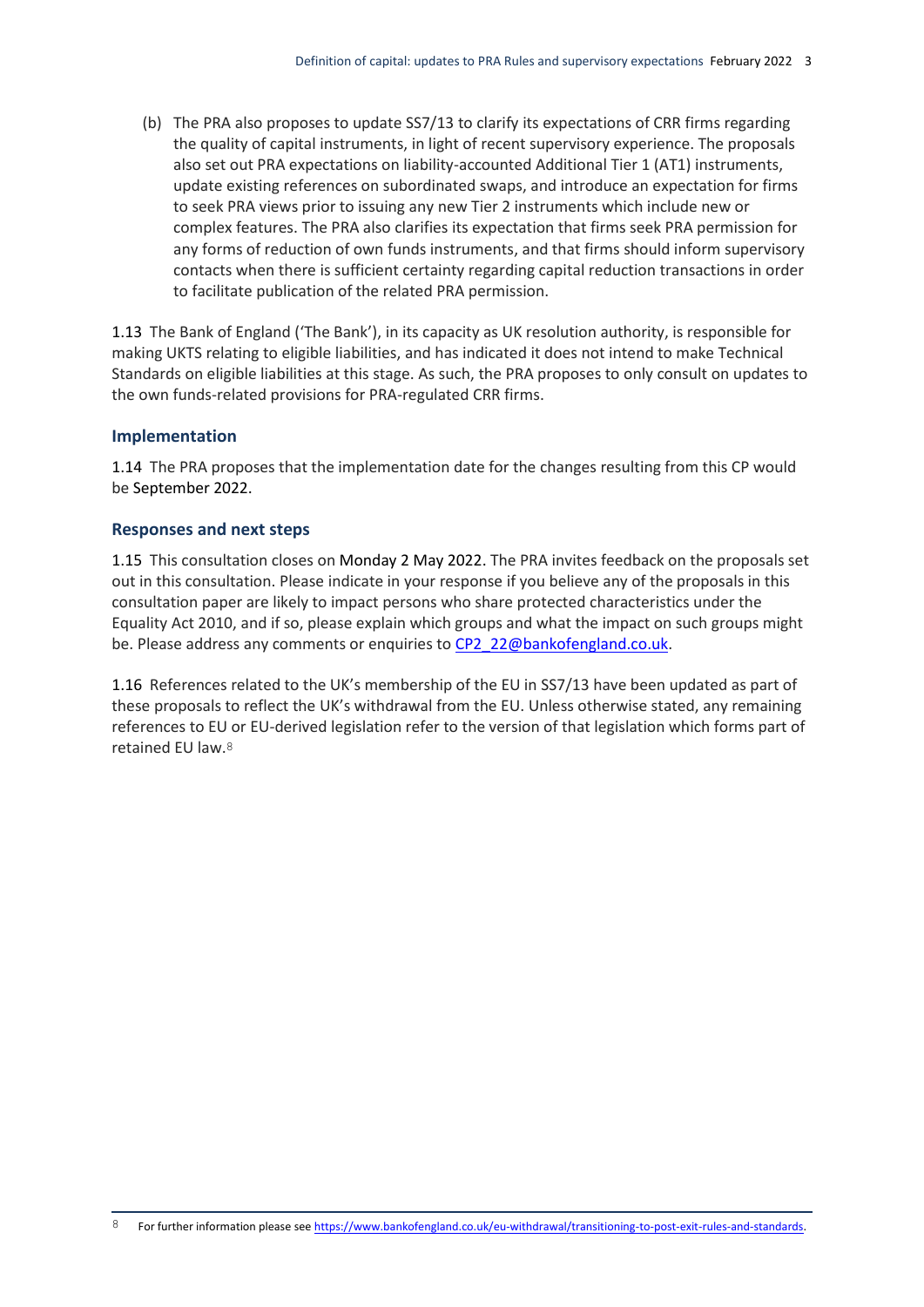#### <span id="page-6-0"></span> $2<sup>1</sup>$ **Proposals**

2.1 This chapter sets out the PRA's proposals in relation to capital instruments upon transferring the UKTS to the PRA Rulebook, and its proposed updates to SS7/13.

#### **Updates to the Own Funds and Eligible Liabilities (CRR) Part of the PRA Rulebook**

#### Information requirements

2.2 CRR II amended CRR Article 78(1)(b) to permit a reduction of own funds instruments by firms only where they demonstrate that following the transaction they would continue to exceed relevant regulatory requirements. CRR II also amended the conditions in CRR Article 78(4)(d) when reducing certain own funds instruments within five years of issuance.

2.3 As a result of these amendments, the PRA proposes to require additional information from firms to enable it to assess applications for permission to reduce own funds instruments against the relevant requirements. This would include information on, among other things, the current and forward-looking position on the leverage ratio, eligible liabilities requirements, and how the conditions under CRR Article 78(4)(d) are met. These proposals would ensure the consistency and comparability of information provided by firms to the PRA when applying for permission to reduce own funds.

#### General prior permission

2.4 CRR II also amended CRR Article 78(1) to allow competent authorities to grant firms a general prior permission (GPP) to reduce own funds instruments up to a predetermined amount within a specified period. GPP enables firms to undertake multiple transactions to reduce own funds instruments up to the predetermined amount over a specific period not exceeding 12 months from the permission date, instead of applying for separate permission for each reduction transaction. This GPP can be renewed before the permission expires. Accordingly, the provisions in Article 29 of the UKTS that specify the purposes and the predetermined amounts of GPP are not replicated in the Own Funds and Eligible Liabilities (CRR) Part.

2.5 The PRA proposes that, when a firm applies for GPP, the firm should provide the following information in order to enable the PRA to assess the GPP application against the requirements set out in the second subparagraph of CRR Article 78(1):

- the impact of the proposed permission on Common Equity Tier 1 resources;
- the amount of the relevant outstanding issue; and
- the total carrying amount of the outstanding instruments.

2.6 In addition, the PRA proposes that the GPP amount, once approved, should be deducted immediately from own funds. This would be prudent given that the permitted amount may be reduced from own funds at any time within the specified period and would no longer be available to absorb losses.

2.7 The PRA may renew a GPP provided that the firm does not request an increase in the predetermined amount, or change the rationale under the original request. In the case of such GPP renewals, the PRA proposes to exempt firms from providing certain information, including the rationale for permission, the present and forward-looking capital position, and any planned capital action for the next three years. The PRA considers that this proposal would reduce the operational burden on firms for renewals, and is proportionate to the prudential risk given the relatively small limit on the amounts permitted for GPP, and that the permitted amount would already be deducted from the firm's capital resources as proposed under paragraph 2.6.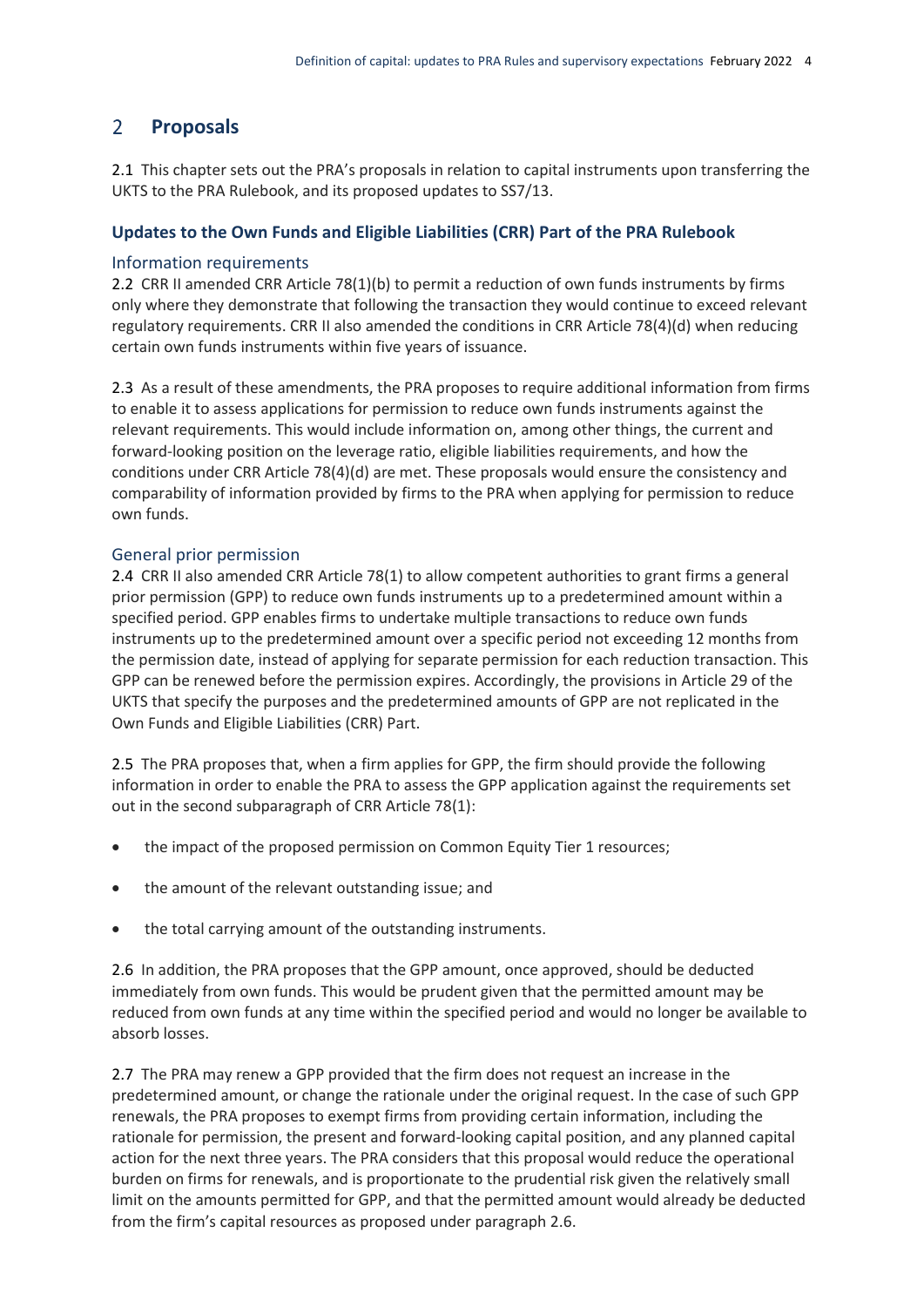#### Supervisory permission to reduce share premiums

2.8 Following CRR II amendments to Article 77, firms are required to seek prior supervisory permission to reduce, distribute, or reclassify share premium accounts related to own funds instruments. The PRA therefore proposes to reflect this in the PRA rules implementing the CRR requirements on reduction of own funds instruments.

#### Technical amendments

2.9 The PRA also proposes to make a number of minor technical amendments to ensure consistency between the PRA Rulebook and other aspects of the CRR. This includes:

- the redenomination of references to Euros (EUR) into Pounds Sterling (GBP) with the same average daily GBP/EUR spot exchange rate as that used under PRA rules implementing Basel Standards:<sup>9</sup>
- further drafting amendments to specific terminology within the CRR, for example, replacing the term 'purchase' by 'acquisition of ownership' under the requirements on eligibility criteria of own funds instruments; and
- adapting the draft rules or making changes where required, for example, not replicating chapter VA in the UKTS following the deletion of CRR Article 97 under the Investment Firms Prudential Regime rules.10

#### **Updates to SS7/13**

2.10 As stated in SS7/13, the PRA expects firms to comply with internationally-agreed criteria concerning the definition of capital, both in spirit and letter. The PRA previously updated SS7/13 in March 2020 to clarify its expectations on complex capital features and structures. In addition, the PRA's proposed amendments to the SS in this CP further clarify these expectations based on supervisory experience, including updates on:

- the implications of non-CET1 shares on the eligibility of CET1 shares;
- $\bullet$  the use of side-agreements;<sup>11</sup> and
- the risks of barriers to recapitalisation from preferential distribution of share sales proceeds amongst shareholders or anti-dilution clauses.

#### Liability-accounted AT1 instruments

2.11 While most AT1 instruments issued by PRA-authorised firms are accounted for as equity, firms may prefer to issue liability-accounted AT1 instruments with features or arrangements to manage certain market risks, such as currency exchange risk when issuing in currencies other than their reporting currency. The PRA considers that some of these features or arrangements could undermine the subordination of payments (for example, by hedging the cash flow from the AT1 instrument) or affect the ability of the instrument to effectively absorb losses, and as such give rise to wider prudential concerns. The PRA therefore proposes to reiterate its expectation that firms refrain from including features in capital instruments or related arrangements which may reduce its effectiveness in absorbing losses.

<sup>1</sup> <sup>9</sup> July 2021: **PS17/21 'Implementation of Basel standards'**, Chapter 16.

<sup>10</sup> [Financial Services Act 2021:](https://www.legislation.gov.uk/ukpga/2021/22/schedule/1/enacted) Schedule 1, paragraph 19.

<sup>11</sup> Th[e Glossary Part of the PRA Rulebook](https://www.prarulebook.co.uk/rulebook/Glossary/FullDefinition/108318) states that a side agreement 'means any document containing an agreement or other arrangement, including a proposed agreement or other arrangement, related to the capital instrument (whether or not explicitly referred to in the instrument) which could affect the assessment of compliance of the instrument with Part Two of CRR.'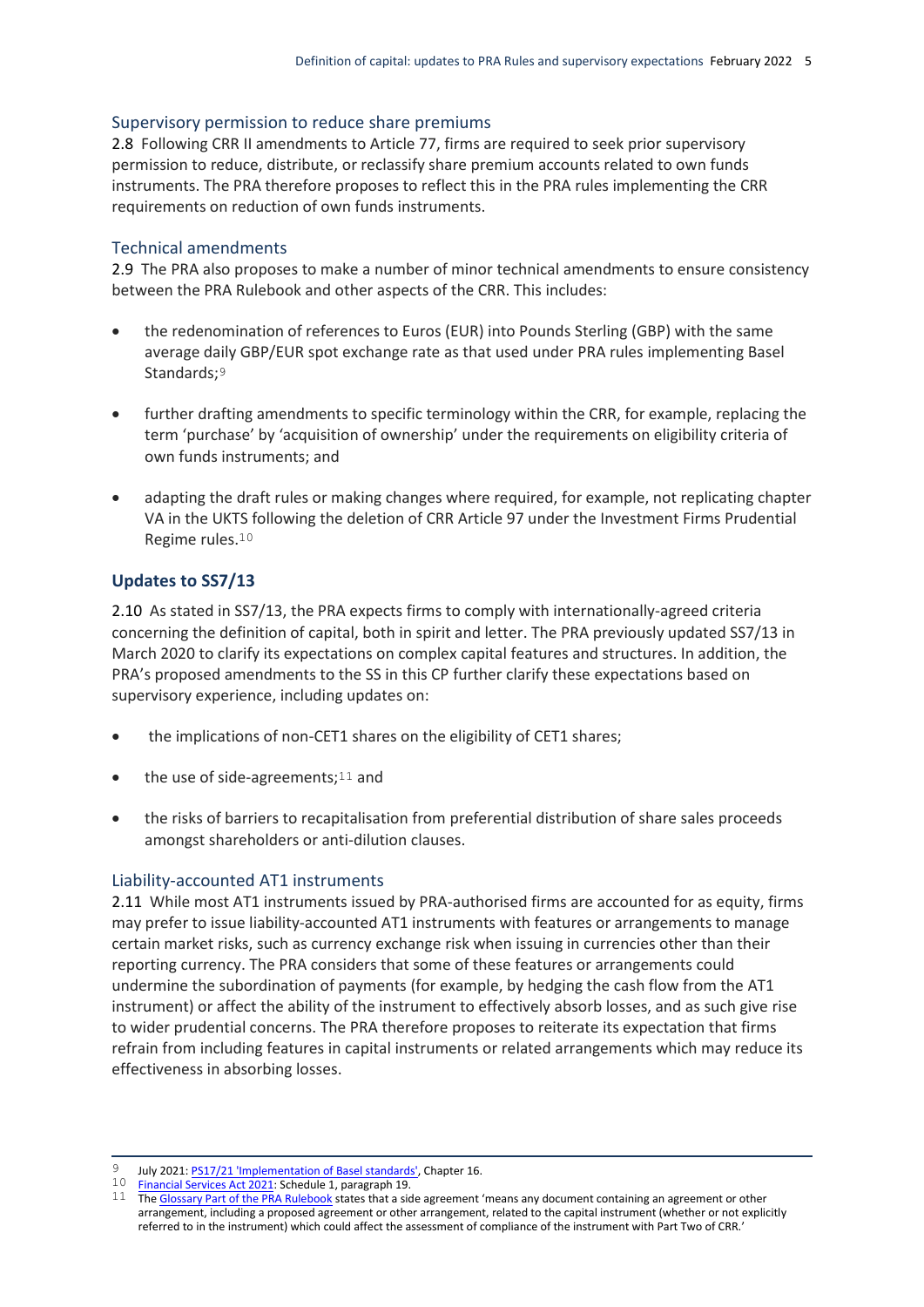#### Holders of subordinated instruments

2.12 As stated in Chapter 5 of SS7/13, all capital instruments must be subordinated to all senior creditors. It is important that subordinated creditors cannot force early repayment on a subordinated capital instrument while the issuer may still be technically solvent. Chapter 5 of SS7/13 noted that this is important so as not to hinder the efforts of the authorities in the context of recovery or resolution actions in relation to the issuer.

2.13 The PRA proposes to clarify that the Bank's resolution actions as UK resolution authority are not affected by or limited as a result of the actions of subordinated creditors. The PRA considers the reference to resolution actions in Chapter 5 of SS7/13 is not appropriate and should be removed.

#### Subordinated swaps

2.14 Chapter 6 of SS7/13 sets an expectation that the value of a hedging instrument in a fair value hedge relationship could be included in the value of the hedged capital instrument only if it was also subordinated. However, the CRR does not permit hedging instruments to be included in hedged capital instrument where a fair value hedge is used. The PRA considers that this expectation is not relevant under the CRR and therefore proposes deleting Chapter 6 of SS7/13.

#### Tier 2 instrument notification

2.15 The PRA requires firms to notify the PRA on, or immediately after the date of issuance or amendments to Tier 2 instruments.12 This reflects the PRA's observation that most Tier 2 instruments issued by PRA-authorised firms have been simple in structure, and have not raised material prudential concerns. However, the PRA has noted potential new features in Tier 2 instruments including for example instruments marketed as 'Green', 'Social', or 'Environmental, Social, Governance (ESG)'. Firms should consider where these instruments include any features that may affect the ability of these instruments to absorb losses, or their eligibility as Tier 2 instruments under the CRR. The PRA therefore proposes to introduce an expectation that, notwithstanding the post-issuance notification requirement for Tier 2 instruments, firms should discuss such instruments with the PRA prior to issuing Tier 2 instruments with such new or complex features as set out in paragraph 2.3 to 2.5 of SS7/13.

#### Permission for all forms of reductions in own funds instruments and share premiums

2.16 CRR Article 77(1)(c) requires firms to seek permission to 'effect the call, redemption, repayment or repurchase of Additional Tier 1 or Tier 2 instruments as applicable, prior to the date of their contractual maturity'.13 The PRA proposes to clarify that it expects firms to seek prior PRA permission for any forms of reduction to own funds instruments, including:

- cancellation or conversion of own funds instruments;<sup>14</sup>
- de-recognising an instrument as own funds; or
- any transactions that would have the effect of reducing a firm's own funds instruments and related share premiums.

#### Notifications to the PRA

2.17 The PRA has a statutory duty to publish all permissions, including permissions granted to firms to reduce capital instruments, unless the PRA considers such publication unnecessary or inappropriate. The PRA generally accepts firms' requests to co-ordinate this publication with their announcements to the market. The PRA proposes that firms should inform their usual supervisory

1

 $12$  PRA Rulebook, Definition of Capital Part, Rule 7C

 $13$  CRR Article 77(1)(c).

<sup>14</sup> Except for conversions of AT1 instruments at a predetermined automatic trigger, or conversion of capital instruments at the point of non-viability.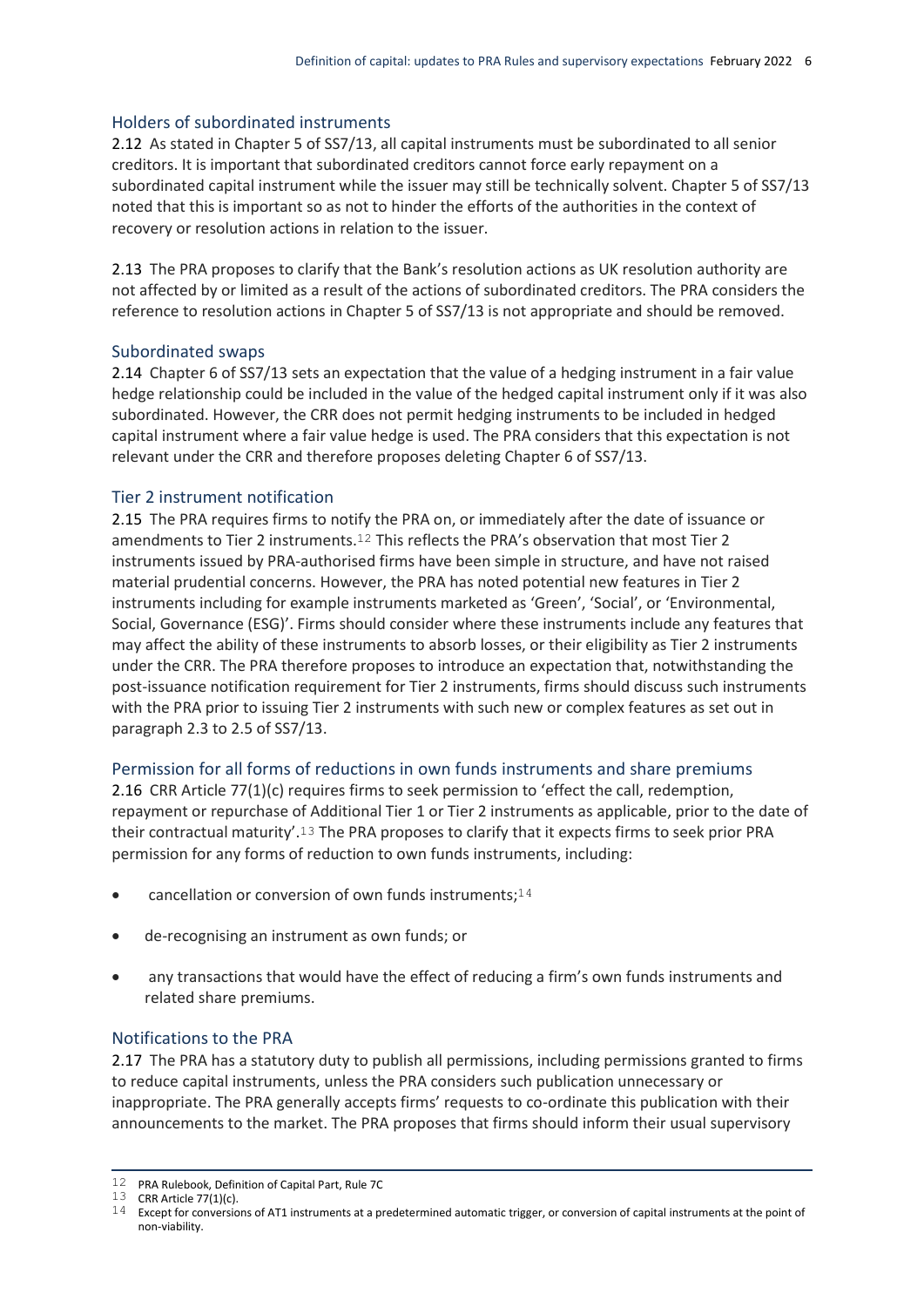contact as soon as there is sufficient certainty regarding the capital reduction transaction, in order for the PRA to publish the related permissions accordingly.

#### **Questions**

Q1: Do you agree with the proposals set out in this chapter regarding updates to PRA CRR rules and PRA expectations on own funds?

Q2: Do you agree with the proposal for the PRA to expect firms to discuss with the PRA prior to issuance of new Tier 2 instruments with new or complex features?

#### **Objective and justification of proposals**

2.18 The proposals set out in this chapter would enable the PRA to fully align with the CRR as amended by CRR II, and ensure that capital instruments are structured appropriately. The proposals would advance the PRA's statutory objective to promote the safety and soundness of firms by requiring that permissions are appropriately sought, granted based on suitable and consistent information, and published in a timely manner. The proposals also seek to ensure that capital instruments are appropriately structured to absorb losses, and that issuances are clear and transparent.

2.19 The PRA has considered the 'have regards' in relation to the proposals in this chapter, including the efficient and effective use of PRA resources, ensuring the burden of the proposals are proportionate to the benefits, and relevant international standards. The PRA considers that these proposals would not result in any significant cost implications for firms. Most of the proposed rules replicate the UKTS requirements in the PRA Rulebook without changes. Where these requirements are modified, the amendments are necessary to implement CRR requirements. With respect to the proposed additional information required for permissions to reduce own funds instruments, firms are already expected to have this information readily available in order to comply with other regulatory requirements (eg leverage ratio disclosure), or for general capital management purposes. Many firms have already been providing similar information to the PRA as part of their applications for permissions to reduce own funds instruments. The proposals to strengthen supervisory expectations under the SS would similarly add clarity without imposing an additional burden on firms.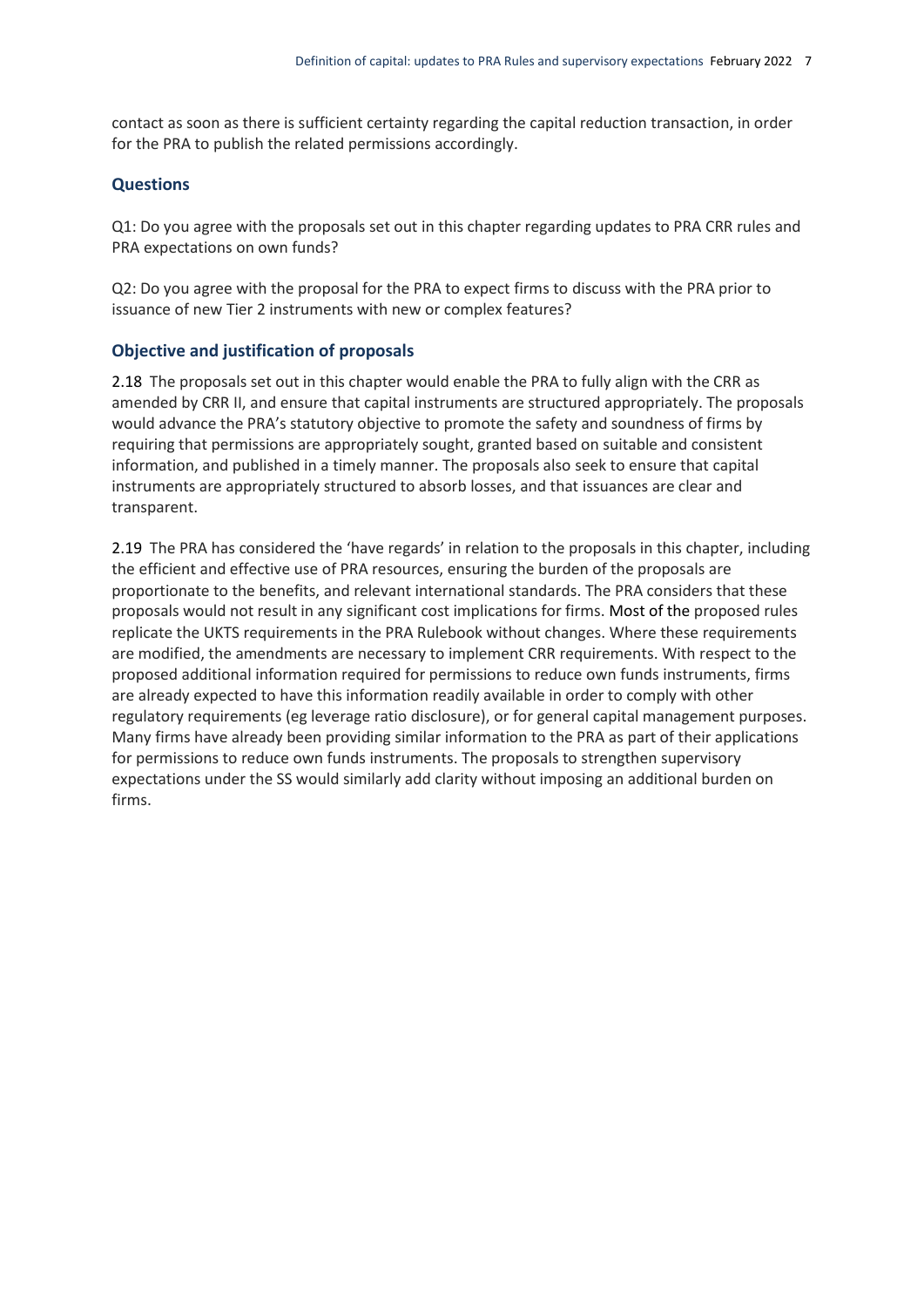#### <span id="page-10-0"></span> $3<sup>1</sup>$ **The PRA's statutory obligations**

3.1 In carrying out its policy making functions, the PRA is required to comply with several legal obligations. The PRA has a statutory duty to consult when introducing new rules (FSMA s138J). When not making rules, the PRA has a public law duty to consult widely where it would be fair to do so.

3.2 The PRA fulfils its statutory obligations and public law duties by providing the following in relation to the proposed policy:

- (i) **a cost benefit analysis**;
- (ii) **compatibility with the PRA's objectives:** an explanation of the PRA's reasons for considering that making the proposed rules is compatible with the PRA's duty to act in a way that advances its general objective and secondary competition objective;15
- (iii) **FSMA regulatory principles:** an explanation of the ways in which having regard to the regulatory principles has affected the proposed rules;16
- (iv) **CRR rules:** in addition to the above, FSMA requires the PRA to 'have regard' to several further matters when making CRR rules.<sup>17</sup> It also requires the PRA to explain how the new 'have regards' have affected its proposed rules.18 Furthermore, when making CRR rules, the PRA is required to 'consider, and consult HM Treasury about, the likely effect of the rules on relevant equivalence decisions';19
- (v) **impact on mutuals:** a statement as to whether the impact of the proposed rules will be significantly different to mutuals than to other persons;<sup>20</sup>
- (vi) **HM Treasury recommendation letter:** the Prudential Regulation Committee (PRC) should have regard to aspects of the Government's economic policy as recommended by HM Treasury; 21 and
- (vii) **equality and diversity:** the PRA is also required by the Equality Act 201022 to have due regard to the need to eliminate discrimination and to promote equality of opportunity in carrying out its policies, services, and functions.

3.3 Appendix 4 lists the statutory obligations applicable to the PRA's policy development process. The analysis in this chapter explains how the proposals have had regard to the most relevant matters listed in paragraph 3.2, including an explanation of the ways in which having regard to these matters has affected the proposals.

1

 $15$  Section 2H(1) of FSMA.

 $16$  Sections 2H(2) and 3B of FSMA.

 $17$  Section 144C(1) of FSMA. Part 9D FSMA (s144) defines CRR rules as PRA general rules related to either (i) provisions of the UK CRR revoked by HMT or (ii) 'CRR Basel standards' (as defined under s4 of the FS Act 2021). CRR rules also include rules made under section 192XA, which gives powers to the PRA to make rules in relation to specific matters and applying to financial holding companies and mixed financial holding companies that are approved or designated by the PRA ('Holdco rules').

<sup>18</sup> Section 144D of FSMA.

 $19$  Section 144C(3) of FSMA.

<sup>20</sup> Section 138K of FSMA. 21 Section 30B of the Bank of England Act 1998.

<sup>22</sup> Section 149.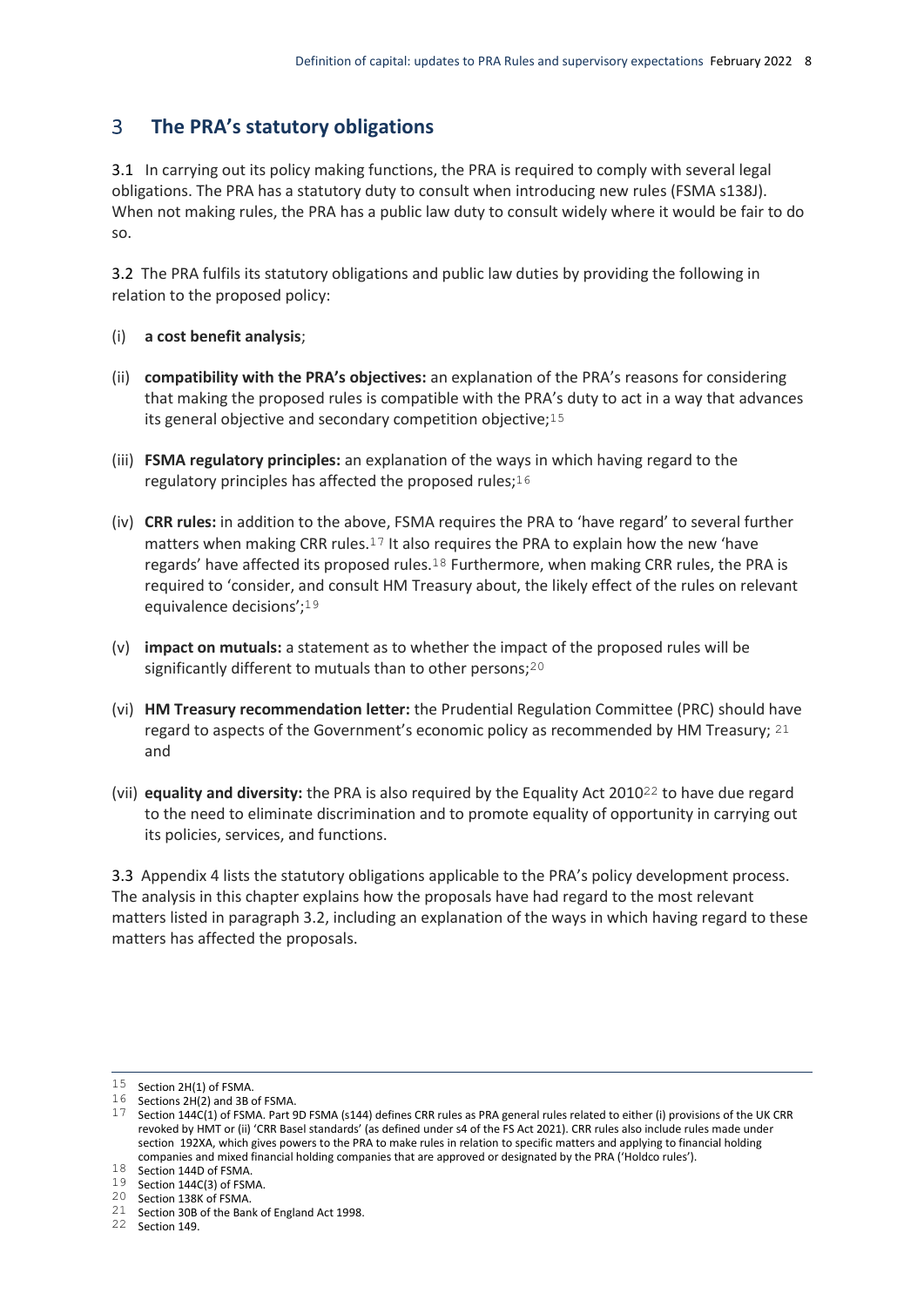#### **Updates to the Own Funds and Eligible Liabilities (CRR) Part of the PRA Rulebook, and updates to SS7/13**

3.4 The PRA proposes to delete the UKTS and replicate it in the PRA Rulebook, with proposed amendments to account for changes introduced to the CRR in June 2019. It also proposes to set out its expectations in relation to the quality of capital instruments issued by firms and permissions when reducing own funds instruments. The proposed changes would ensure the operability of the CRR and provide consistent and comparable information to assist with supervisory decision-making.

3.5 The PRA considers that its proposed approach would advance its primary objective, ensuring any burden to firms is proportionate to benefits, and improve transparency.

#### PRA objectives

3.6 The PRA's proposals will enable it to implement the CRR rules as amended by CRR II and ensure that capital instruments are structured appropriately. These proposals advance the PRA's statutory objective to promote the safety and soundness of firms by requiring that permissions are appropriately sought, granted based on suitable and consistent information, and published in a timely manner. This would facilitate more effective supervisory decision-making, and therefore contribute to the PRA's objective of promoting the safety and soundness of firms.

3.7 The proposals would also enhance and maintain the quality of firms' capital resources with a focus on CET1, which is the highest quality of capital. The proposals will contribute to the PRA's objectives of promoting the safety and soundness of firms by improving the transparency of capital instruments and the efficiency of supervisory decision-making.

3.8 The PRA has assessed whether the proposals in this CP facilitate effective competition. The proposals may reduce the ability for the smaller firms to attract capital investments from certain investors that may prefer alternative arrangements for preferential capital returns. However, the PRA considers that these proposals are important to promote the safety and soundness of firms, and would also advance the PRA's secondary objective by improving transparency on how the PRA exercises its functions.

#### 'Have regards'

#### *FSMA regulatory principles*

3.9 In developing these proposals, the PRA has had regard to the FSMA regulatory principles (the 'have regards'). The following five principles are of particular relevance:

- (i) **The principle that a burden or restriction which is imposed on a person should be proportionate to the benefits which are expected to result from the imposition of that burden**: The PRA considers that the proposals do not materially increase the burden on firms relative to current requirements. The PRA has proposed a proportionate approach to certain requirements such as renewal of GPP applications. The PRA considers the proposals would improve the ease with which firms can understand and access the full set of requirements by locating them all in a single place, rather than leaving them dispersed across different locations.
- (ii) **Efficient and effective use of PRA resources:** The PRA's proposals seek to achieve the most prudential benefit from the use of PRA resources. The proposals ensure that all relevant information is made available to the PRA when assessing an application, thereby promoting the efficient and effective use of PRA resources. The proposed expectation that firms inform the PRA when there is sufficient certainty regarding a transaction would further ensure efficient use of PRA resources by avoiding detailed supervisory dialogue with firms concerning updates prior to publishing a permission.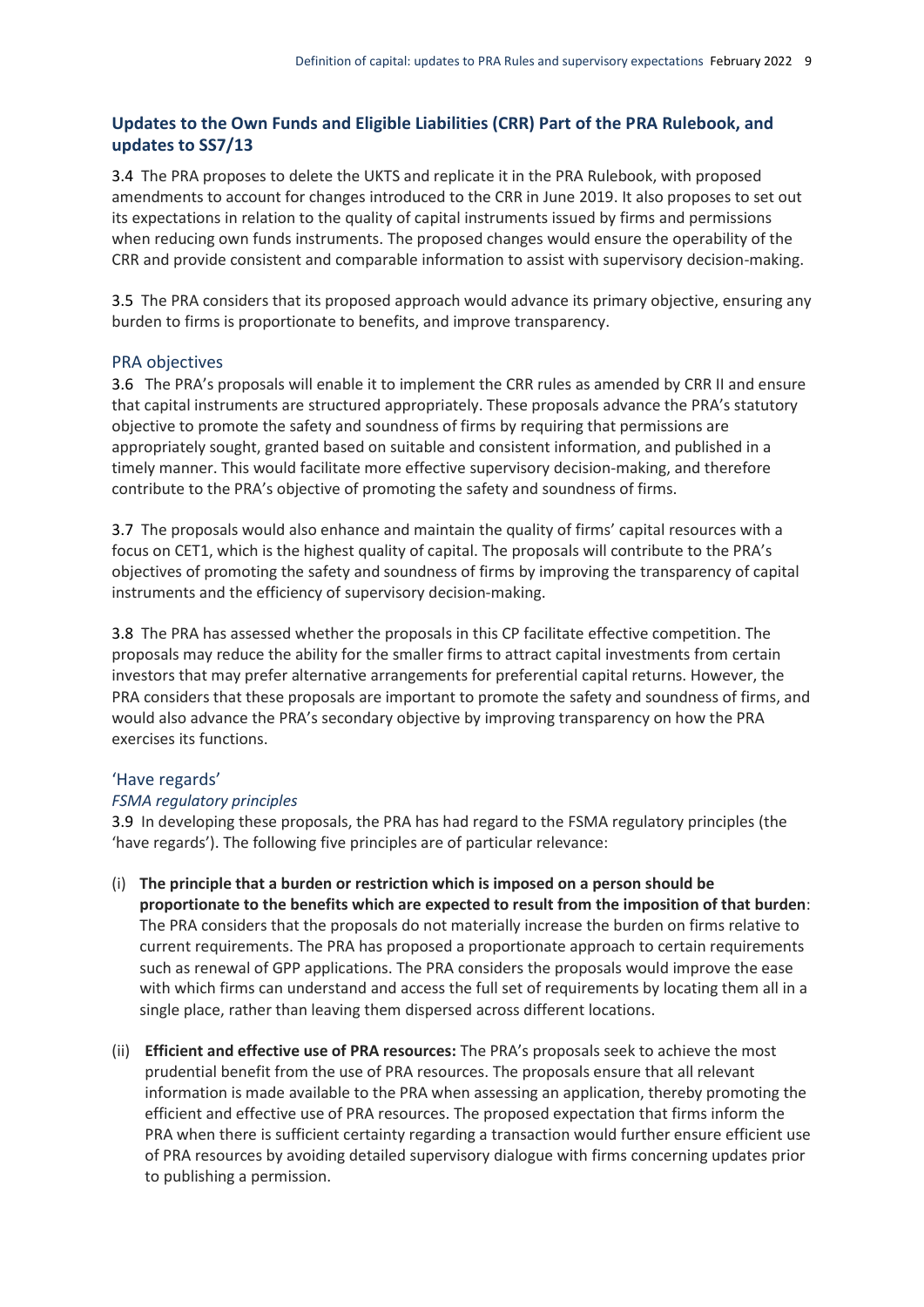- (iii) **The desirability of sustainable growth in the economy of the UK in the medium or long term**: The proposals help to ensure that banks maintain sufficient loss absorbing capital, which is a necessary condition to ensuring they are able to continue to lend and support productive investment throughout the economic cycle.
- (iv) **The principle that the PRA should exercise its functions transparently**: The PRA considers that the proposals would ensure that PRA rules reflect the changes introduced by CRR II and clarify the PRA's expectations on permissions to reduce own funds instruments, thereby improving transparency on how the PRA exercises its functions.
- (v) **Recognition of differences in, and nature of, businesses:** The proposals would apply to all banks, building societies, PRA-designated investment firms and PRA-approved, or PRAdesignated, financial or mixed financial holding companies. Although the nature of these types of entities differs, they are all subject to the directly applicable CRR requirements. The PRA's proposals on co-ordinating publication of permissions would facilitate orderly compliance with firms' market disclosure obligations, and as such demonstrate sensitivity to firms' other regulatory obligations.

3.10 The PRA has considered the remaining FSMA regulatory principles (see references in Appendix 4), and considers that they are not relevant to these proposals.

#### *CRR rules*

3.11 The proposed rules in this CP are 'CRR rules' (as defined in section 144A of FSMA). As a result, in developing the proposals in this CP, the PRA considered the additional 'have regards' applicable to CRR rules.

3.12 **Finance for the real economy, growth, and sustainable growth:** The proposed rules clarify supervisory processes, and are unlikely to have a significant impact on capital requirements, balance sheet structure or business activities. The proposed rules are unlikely to have any material impact on finance for the real economy, therefore the PRA does not expect the impact on growth and sustainable growth to be significant.

3.13 **Relative standing of the UK and competitiveness:** The PRA considers the proposed changes in relation to own funds reductions are in line with those proposed by the European Banking Authority23 and therefore should not affect the relative standing of the UK and its competitiveness.

3.14 **International standards:** The Basel Standards do not specify supervisory processes in relation to reduction of own funds. The PRA's proposals are broadly consistent with the EU approach to own funds, while allowing for some proportionality where the PRA considers this to be appropriate.

3.15 **Climate change Act 2008 (Carbon target for 2050):** The PRA does not consider that the proposals will have any adverse impact on the carbon target for 2050 as set out in section 1 of the Climate Change Act 2008. The PRA's proposals seek to ensure that all instruments, including those issued with environmental, social and governance features that are classified as regulatory capital can absorb losses effectively.

3.16 The PRA has considered the remaining matters to which it should have regard when making CRR rules (see references in Appendix 4), and considers that they are not relevant to this proposal.

 $23$ Available at:

[https://www.eba.europa.eu/sites/default/documents/files/document\\_library/Publications/Draft%20Technical%20Standards/2021/1](https://www.eba.europa.eu/sites/default/documents/files/document_library/Publications/Draft%20Technical%20Standards/2021/1012878/Final%20Report%20on%20draft%20RTS%20on%20OFs%20and%20ELs.pdf) [012878/Final%20Report%20on%20draft%20RTS%20on%20OFs%20and%20ELs.pdf.](https://www.eba.europa.eu/sites/default/documents/files/document_library/Publications/Draft%20Technical%20Standards/2021/1012878/Final%20Report%20on%20draft%20RTS%20on%20OFs%20and%20ELs.pdf)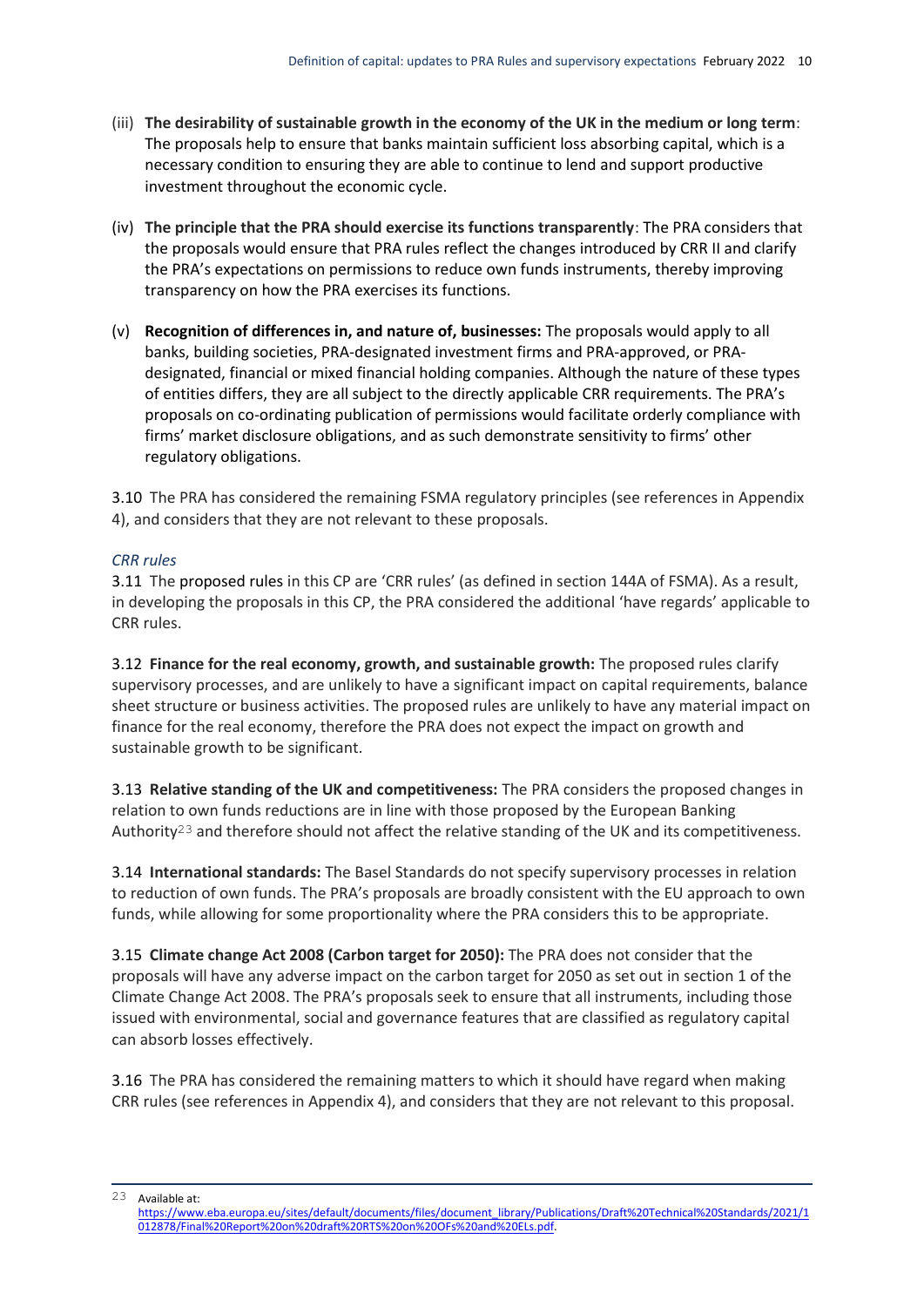#### *Impact on mutuals*

3.17 FSMA requires that the PRA assesses whether, in its opinion, the impact of the proposed rules on mutuals will be significantly different from the impact on other firms, and if so, provide details of the difference. The proposed rules would apply equally to all PRA-authorised firms including mutuals. The PRA therefore considers that the impact of the proposed rule changes on mutuals would be no different from the impact on other firms.

#### *HM Treasury recommendation letter*

3.18 HM Treasury has made recommendations to the Prudential Regulation Committee (PRC) about aspects of the Government's economic policy to which the PRC should have regard when considering how to advance the PRA's objectives and apply the regulatory principles.

3.19 **Competitiveness:** The PRA considers the proposed changes to move the UKTS to the PRA Rulebook should not affect the relative standing of the UK and its competitiveness. As noted above, the PRA proposals in relation to own funds reductions are in line with those proposed by the European Banking Authority.

3.20 **Competition**: The PRA has assessed whether the proposals in this CP facilitate effective competition. The proposals in relation to simple capital structure may reduce the ability for the smaller firms to attract capital investments from certain investors that may prefer alternative arrangements for preferential capital returns. However, the PRA considers that its proposals are important to promote the safety and soundness of firms, and would also advance the PRA's secondary objective by improving transparency on how the PRA exercises its functions.

3.21 **Innovation:** The proposals are aimed at improving the PRA's supervisory approach to capital reduction and issuances by firms, and would not affect innovation by firms.

3.22 **Growth, trade and better outcomes for consumers:** The PRA considers that the proposals do not give rise to implications related to this 'have regard'.

3.23 **Climate change:** The PRA considers that the proposals do not give rise to implications related to this 'have regard'.

3.24 The PRA has considered the remaining aspects of government economic policy as laid out in the HM Treasury recommendation letter (see references in Appendix 4), and considers that they are not relevant to this proposal.

#### *Equality and diversity*

3.25 The PRA considers that the proposals do not give rise to equality and diversity implications.

#### Cost benefit analysis

3.26 The PRA considers that these proposals would not result in any significant cost implications for firms. Most of the proposed rules replicate the UKTS requirements without changes. Where they are modified, the amendments are necessary to implement CRR requirements. With respect to the proposed additional information required for permissions to reduce own funds instruments, firms are expected to have this information readily available in order to comply with other regulatory requirements (eg leverage ratio disclosure) or for general capital management purposes. Many firms have already been providing similar information to the PRA as part of their applications for permissions to reduce own funds instruments. The PRA considers the proposals strengthen supervisory expectations and add clarity, without imposing additional burden on firms.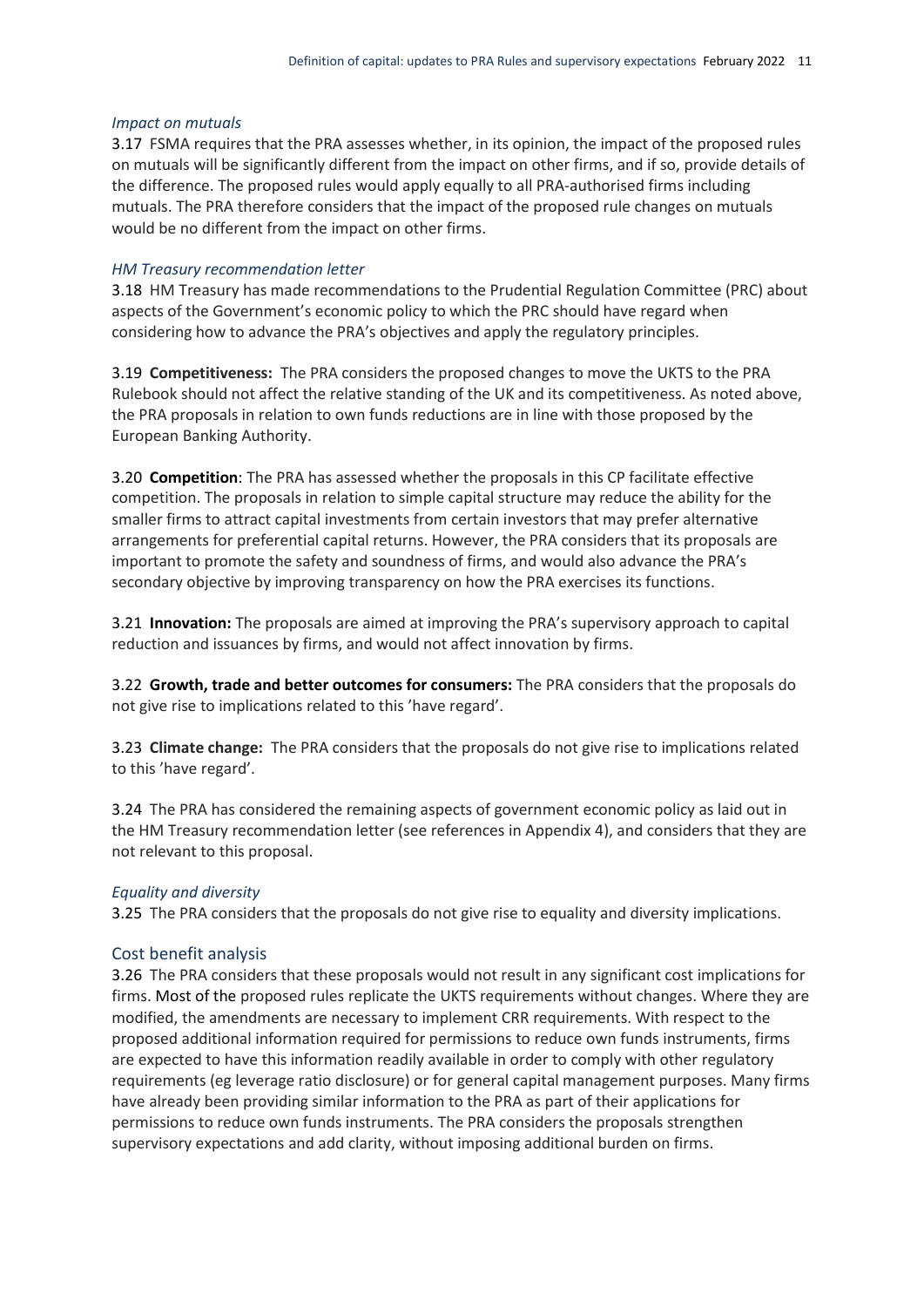### <span id="page-14-0"></span>**Appendices**

| 1              | Proposed rule instrument 'PRA RULEBOOK: CRR FIRMS OWN FUNDS AND ELIGIBLE<br><b>LIABILITIES INSTRUMENT 2022'</b>                   |  |
|----------------|-----------------------------------------------------------------------------------------------------------------------------------|--|
| $\overline{2}$ | Proposed technical standards instrument 'PRA STANDARDS INSTRUMENT: THE TECHNICAL<br><b>STANDARDS (OWN FUNDS) INSTRUMENT 2022'</b> |  |
| 3              | Proposed amendments to SS7/13, 'Definition of capital (CRR firms)'                                                                |  |
| 4              | <b>PRA statutory obligations</b>                                                                                                  |  |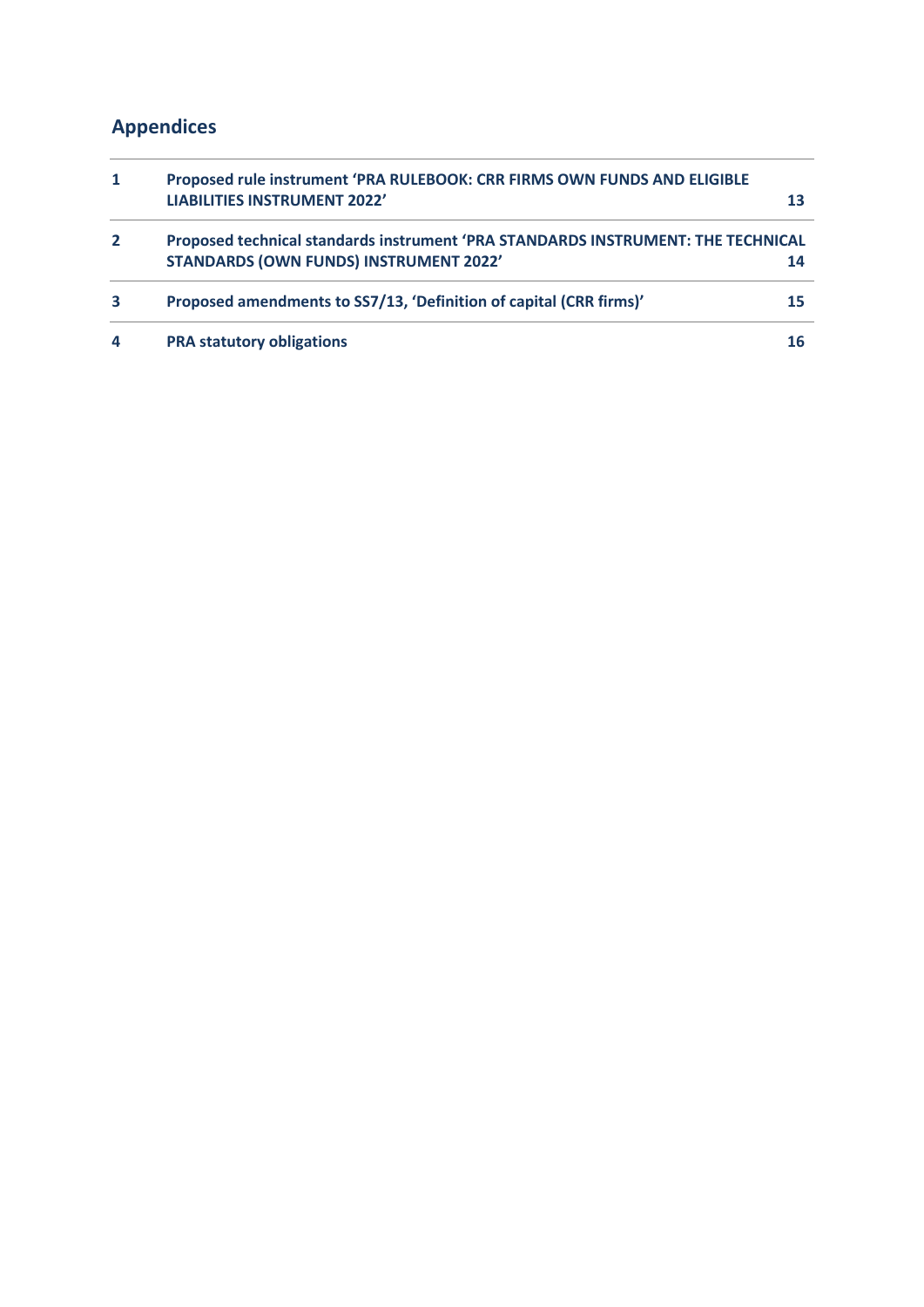<span id="page-15-0"></span>**1 Proposed rule instrument 'PRA RULEBOOK: CRR FIRMS OWN FUNDS AND ELIGIBLE LIABILITIES INSTRUMENT 2022', available at: [https://www.bankofengland.co.uk/-/media/boe/files/prudential](https://www.bankofengland.co.uk/-/media/boe/files/prudential-regulation/consultation-paper/2022/February/cp222app1.pdf)[regulation/consultation-paper/2022/February/cp222app1.pdf](https://www.bankofengland.co.uk/-/media/boe/files/prudential-regulation/consultation-paper/2022/February/cp222app1.pdf)**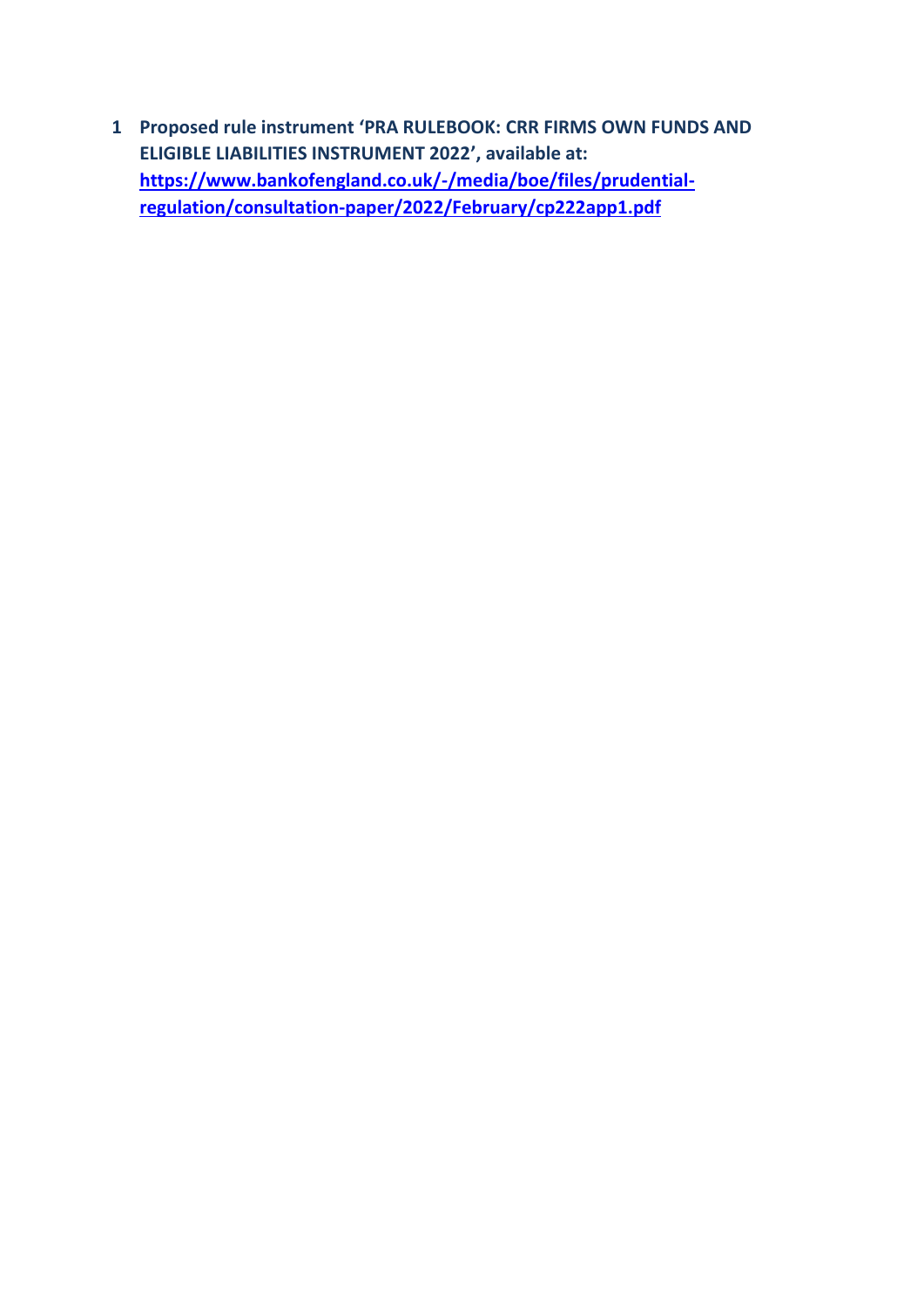<span id="page-16-0"></span>**2 Proposed technical standards instrument 'PRA STANDARDS INSTRUMENT: THE TECHNICAL STANDARDS (OWN FUNDS) INSTRUMENT 2022', available at: [https://www.bankofengland.co.uk/-/media/boe/files/prudential](https://www.bankofengland.co.uk/-/media/boe/files/prudential-regulation/consultation-paper/2022/February/cp222app2.pdf)[regulation/consultation-paper/2022/February/cp222app2.pdf](https://www.bankofengland.co.uk/-/media/boe/files/prudential-regulation/consultation-paper/2022/February/cp222app2.pdf)**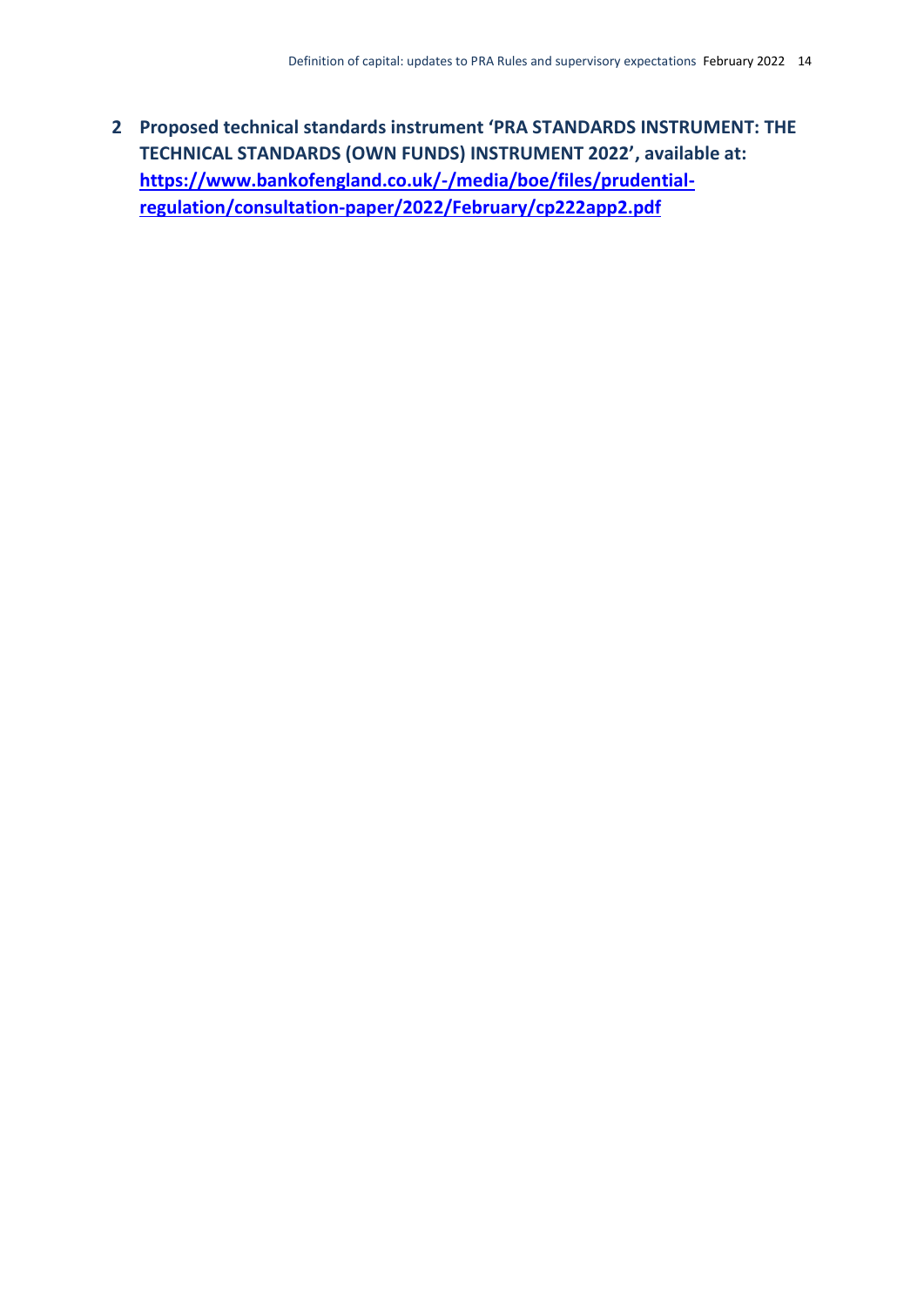<span id="page-17-0"></span>**3 Proposed amendments to SS7/13, 'Definition of capital (CRR firms)', available at: [https://www.bankofengland.co.uk/-/media/boe/files/prudential](https://www.bankofengland.co.uk/-/media/boe/files/prudential-regulation/consultation-paper/2022/February/cp222app3.pdf)[regulation/consultation-paper/2022/February/cp222app3.pdf](https://www.bankofengland.co.uk/-/media/boe/files/prudential-regulation/consultation-paper/2022/February/cp222app3.pdf)**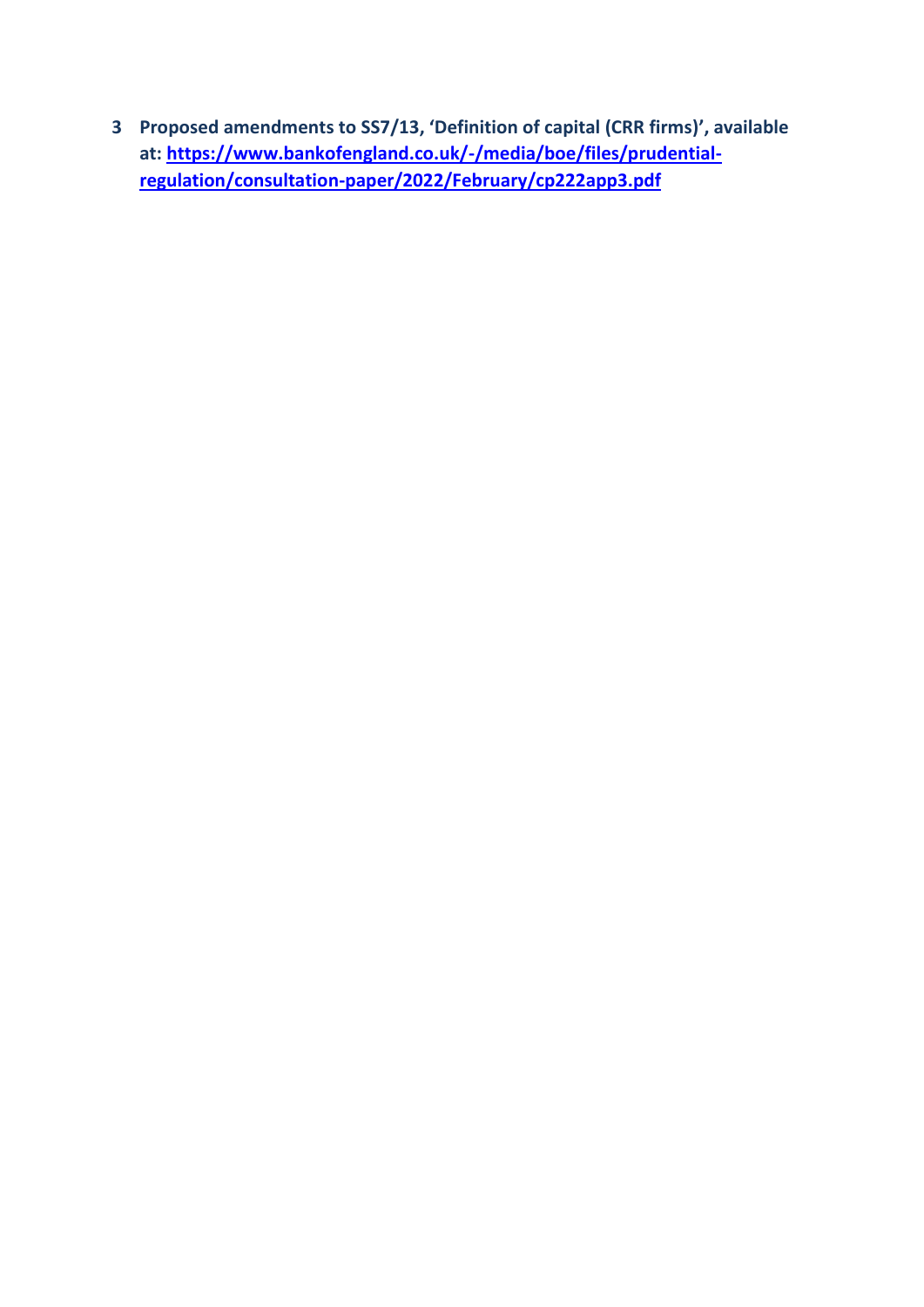#### <span id="page-18-0"></span>**4 PRA statutory obligations**

#### **The statutory obligations applicable to the PRA's policy development process are set out below. This CP explains the policy assessment of relevant considerations.**

- Purpose of the policy proposals (FSMA  $s138J(2)(b)$ ).
- Cost benefit analysis (FSMA s138J(2)(a) and (7)(a)); and an estimate of those costs and benefits (if reasonable) (FSMA s138J(8)).
- Analysis of whether the impact on mutuals is significantly different to the impact on other authorised firms (FSMA s138J(2)(c) and 138K).
- Compatibility with the PRA's primary objectives (FSMA  $s138J(2)(d)(i)$ , 2B and 2C).
- Compatibility with the PRA's secondary competition objective (FSMA  $s138J(2)(d)(ii)$  and  $2H(1)$ ).
- Compatibility with the regulatory principles (FSMA s138J(2)(d)(ii), 2H(2) and 3B).
- Have regard to the HMT recommendation letter (BoE Act s30B).
- Have due regard to the public sector equality duty (Equality Act s149).
- Have regard, subject to any other requirement affecting the exercise of the regulatory function, to the principles of good regulation and when determining general policy or principles to the Regulators Code (Legislative and Regulatory Reform Act 2006 s21 & 22)
- Have regard, so far as consistent with the proper exercise of those functions, to the purpose of conserving biodiversity. Conserving biodiversity includes, in relation to a living organism or type of habitat, restoring or enhancing a population or habitat (Natural Environment and Rural Communities Act 2006, s40).
- Consultation of the FCA (FSMA s138J(1)(a)).
- *Where the consultation proposals a PRA rule change or amendment to onshored BTS that affects the processing of personal data* - consultation with the Information Commissioner's Office (article 36(4) General Data Protection Regulation).
- *For UK Technical Standards Instruments only*: FSMA s138J(1)(a) is replaced with: consultation of the FCA and/or Bank, where that Regulator has an interest in the technical standards (FSMA s138P(4) and (5)).
- *For UK Technical Standards Instruments only*: notice given to HMT of the consultation on the UKTS ('best efforts' basis).
- *For CRR rules only:* subject to certain exceptions, have regard to:

- relevant standards recommended by the Basel Committee on Banking Supervision from time to time